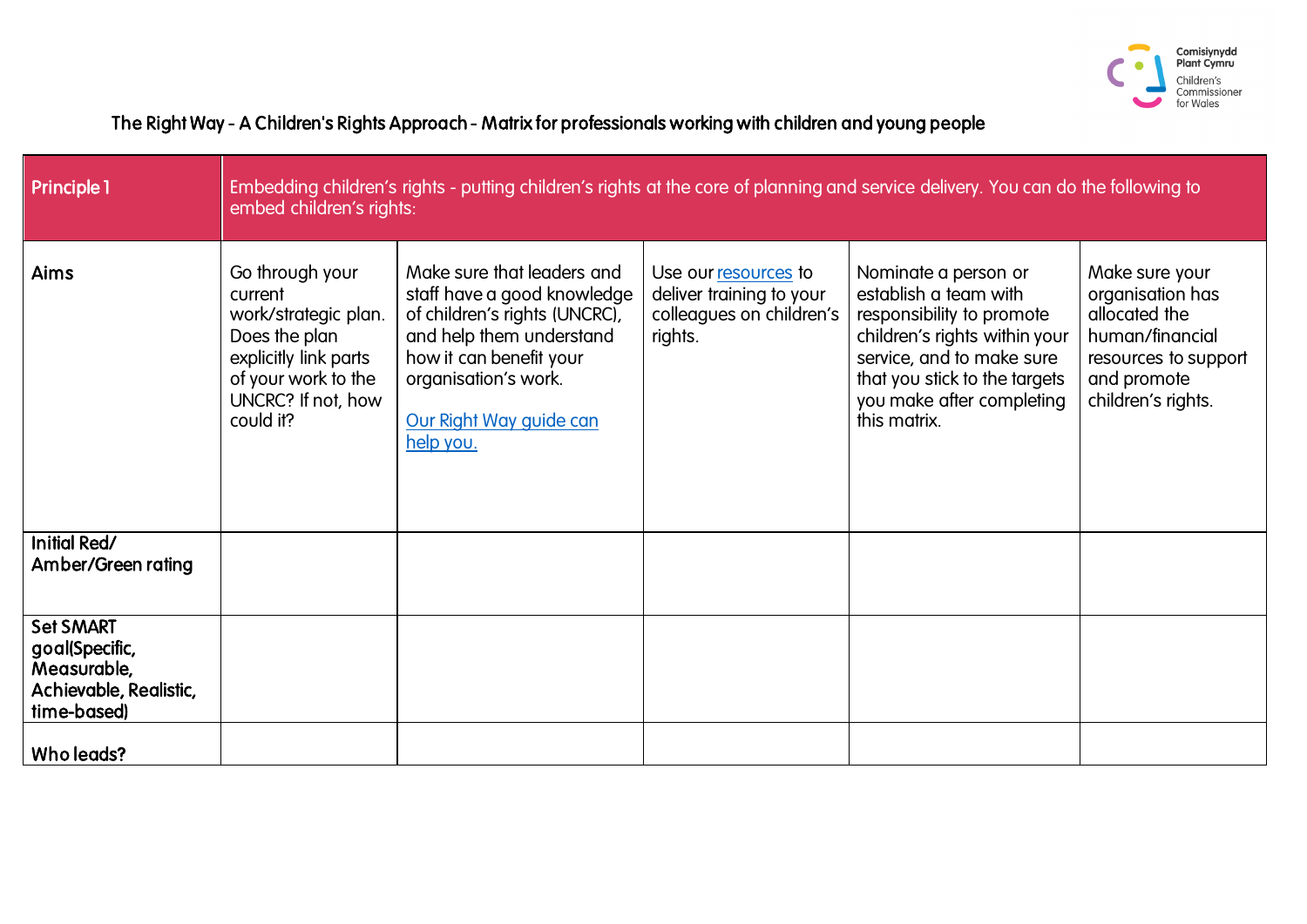

| <b>Principle 2</b>                                                                   |                                                                                                                                                                                  |                                                                                                                                                                                                                    | Equality and Non-discrimination - ensuring that every child has an equal opportunity to be the best they can be.                                                                                                                                     |                                                                                                                                                                                                                |                                                                                                                                                                                                          |
|--------------------------------------------------------------------------------------|----------------------------------------------------------------------------------------------------------------------------------------------------------------------------------|--------------------------------------------------------------------------------------------------------------------------------------------------------------------------------------------------------------------|------------------------------------------------------------------------------------------------------------------------------------------------------------------------------------------------------------------------------------------------------|----------------------------------------------------------------------------------------------------------------------------------------------------------------------------------------------------------------|----------------------------------------------------------------------------------------------------------------------------------------------------------------------------------------------------------|
| <b>Aims</b>                                                                          | Include a clear<br>commitment to<br>promoting equality<br>and tackling<br>discrimination<br>against children and<br>specific groups of<br>children in your<br>policies or plans. | Make sure staff have<br>up-to-date<br>knowledge of the<br><b>Equality Act and</b><br>receive regular<br>training to increase<br>their awareness of<br>different groups of<br>children and young<br>people's needs. | Use a Children's Rights<br>Impact Assessment (CRIA)<br>to consider how individual<br>decisions (e.g.<br>projects/services) could<br>impact different groups of<br>children and young people.<br>Send us a quick email to<br>receive a CRIA template. | Use any information you<br>have about your service<br>users to consider whether<br>it reaches all groups of<br>young people. Do you<br>need to be collecting any<br>more data to make this<br>exercise easier? | Provide information to<br>children to support their<br>involvement in any of the<br>above procedures, in a<br>language or format<br>appropriate to their age and<br>maturity, culture, or<br>disability. |
| <b>Initial</b><br>Red/Amber/Green<br>rating                                          |                                                                                                                                                                                  |                                                                                                                                                                                                                    |                                                                                                                                                                                                                                                      |                                                                                                                                                                                                                |                                                                                                                                                                                                          |
| Set SMART goal<br>(Specific,<br>Measurable,<br>Achievable, Realistic,<br>time-based) |                                                                                                                                                                                  |                                                                                                                                                                                                                    |                                                                                                                                                                                                                                                      |                                                                                                                                                                                                                |                                                                                                                                                                                                          |
| Who leads?                                                                           |                                                                                                                                                                                  |                                                                                                                                                                                                                    |                                                                                                                                                                                                                                                      |                                                                                                                                                                                                                |                                                                                                                                                                                                          |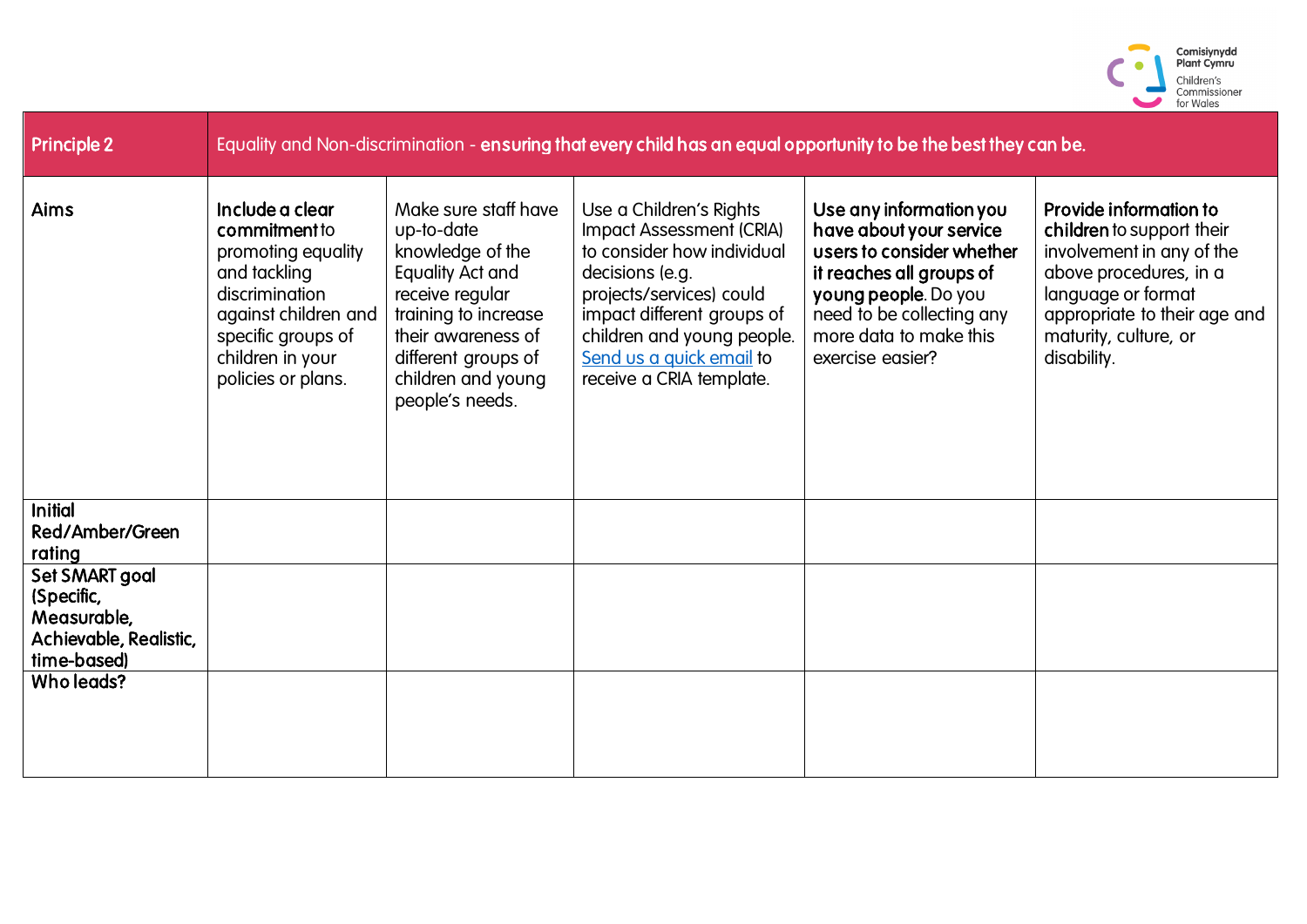

| <b>Principle 3</b>                                                                   |                                                                                                                                                                       |                                                                                                                                                                                                 | <b>Empowering children</b> - giving children the knowledge and confidence to use their rights and hold organisations to account                                                                                                                        |                                                                                                                                                                                                                                                                                                               |
|--------------------------------------------------------------------------------------|-----------------------------------------------------------------------------------------------------------------------------------------------------------------------|-------------------------------------------------------------------------------------------------------------------------------------------------------------------------------------------------|--------------------------------------------------------------------------------------------------------------------------------------------------------------------------------------------------------------------------------------------------------|---------------------------------------------------------------------------------------------------------------------------------------------------------------------------------------------------------------------------------------------------------------------------------------------------------------|
| <b>Aims</b>                                                                          | Give children<br>accessible<br><b>information</b> about<br>how to use their<br>rights when using<br>your service - Have<br>a look at this charter<br>for inspiration. | Give children the<br>information they need to<br>influence decisions that<br>affect them (e.g. simple)<br>language reports). Here's a<br>report we made with<br>simple language and<br>symbols. | Give children the opportunities they<br>need to influence decisions that<br>affect them(e.g. opportunities to<br>scrutinise decision-makers e.g.<br>giving a group of young people the<br>chance to ask questions directly to<br>a key decision-maker) | Establish relationships with groups of<br>young people to allow them to consistently<br>scrutinise your work. E.g. youth<br>groups/forums, or you could consider<br>forming your own youth board. Give them<br>the training or information they need to do<br>this properly. Our resources could help<br>you. |
| Initial Red/<br>Amber/Green rating                                                   |                                                                                                                                                                       |                                                                                                                                                                                                 |                                                                                                                                                                                                                                                        |                                                                                                                                                                                                                                                                                                               |
| Set SMART goal<br>(Specific,<br>Measurable,<br>Achievable, Realistic,<br>time-based) |                                                                                                                                                                       |                                                                                                                                                                                                 |                                                                                                                                                                                                                                                        |                                                                                                                                                                                                                                                                                                               |
| Who leads?                                                                           |                                                                                                                                                                       |                                                                                                                                                                                                 |                                                                                                                                                                                                                                                        |                                                                                                                                                                                                                                                                                                               |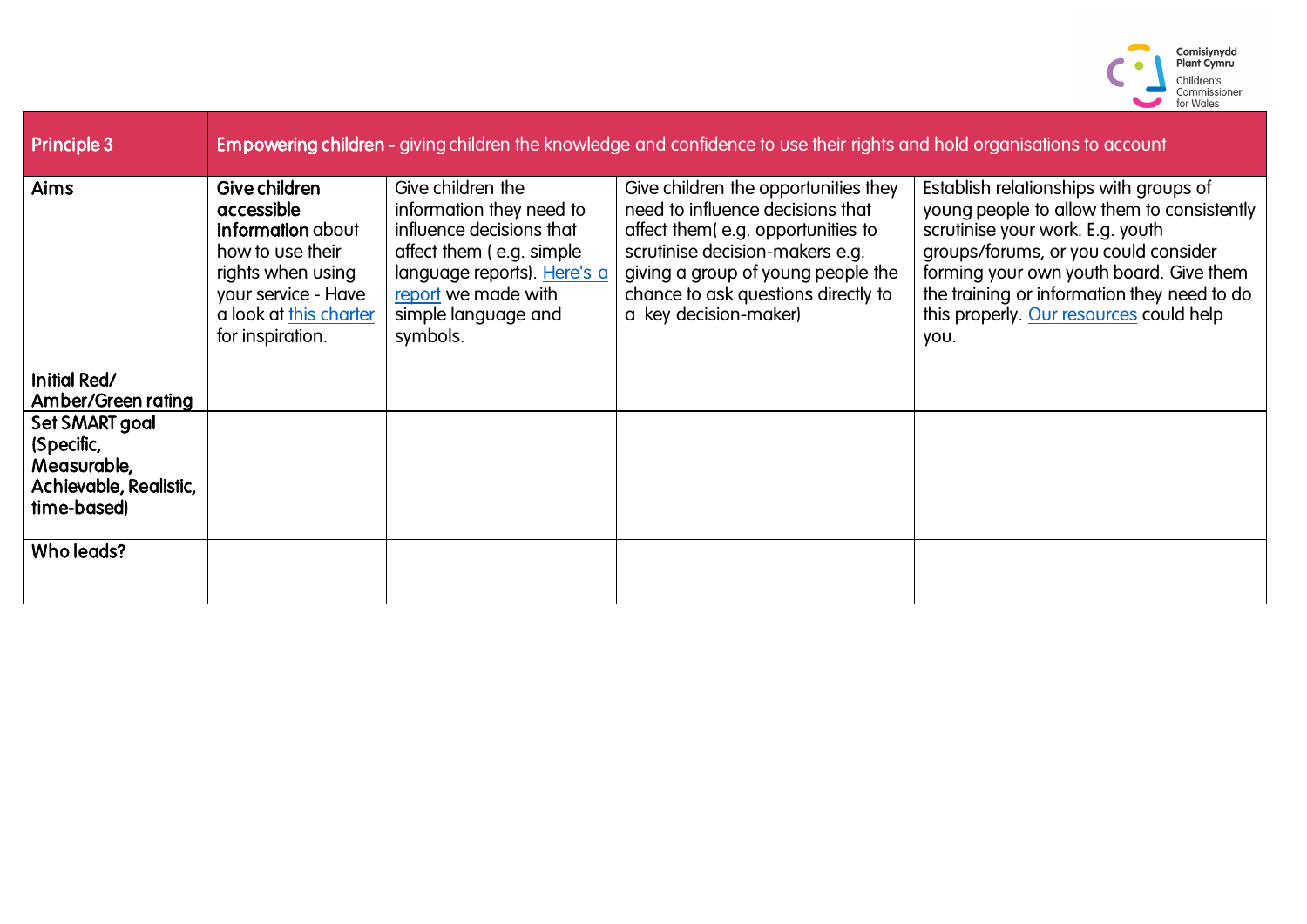

| Principle 4                                                                       | Participation - listen to children and take their views seriously (as guaranteed by Article 12 of the UNCRC). Do the following so<br>children can participate. |                                                                                                                                                                    |                                                                                       |                                                                                                          |                                                              |
|-----------------------------------------------------------------------------------|----------------------------------------------------------------------------------------------------------------------------------------------------------------|--------------------------------------------------------------------------------------------------------------------------------------------------------------------|---------------------------------------------------------------------------------------|----------------------------------------------------------------------------------------------------------|--------------------------------------------------------------|
| Aims                                                                              | How do you currently<br>listen to children and<br>young people and<br>use the information<br>they give you?<br>Identify gaps and<br>opportunities.             | Involve children directly in<br>the design, monitoring<br>and evaluation of services<br>they receive.<br>Learn about how other<br>organisations are doing<br>this. | Develop clear targets<br>to listen to young<br>people from<br>marginalised<br>groups. | Involve children in the<br>recruitment of staff who<br>have responsibilities that<br>impact on children. | <b>Adopt the National</b><br><b>Participation Standards.</b> |
| <b>Initial</b><br>Red/Amber/Green<br>rating                                       |                                                                                                                                                                |                                                                                                                                                                    |                                                                                       |                                                                                                          |                                                              |
| Set SMART goal<br>(Specific, Measurable,<br>Achievable, Realistic,<br>time-based) |                                                                                                                                                                |                                                                                                                                                                    |                                                                                       |                                                                                                          |                                                              |
| Who leads?                                                                        |                                                                                                                                                                |                                                                                                                                                                    |                                                                                       |                                                                                                          |                                                              |